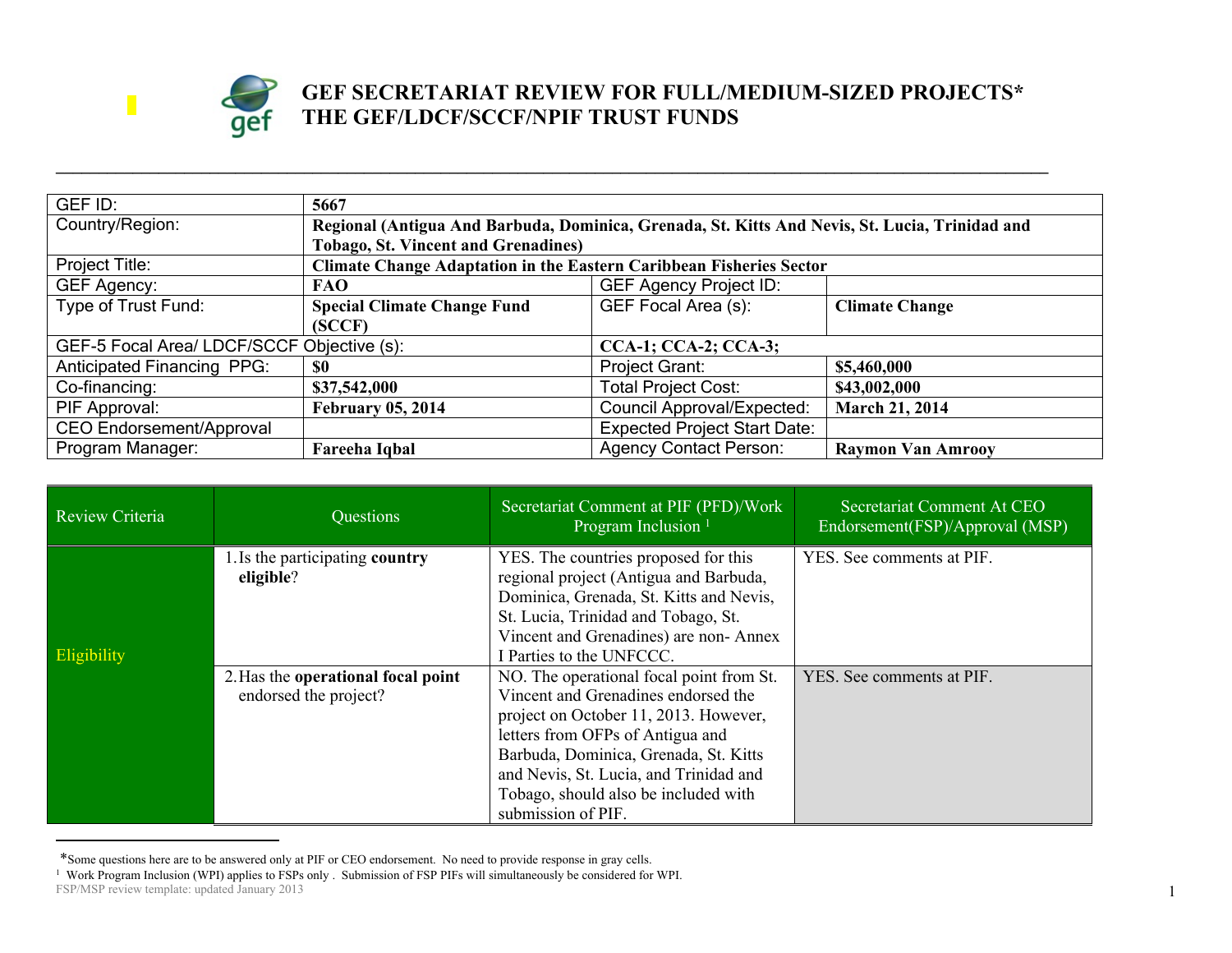| Review Criteria            | Questions                                                                                                                                                                                                                                                                                                                                                                              | Secretariat Comment at PIF (PFD)/Work<br>Program Inclusion <sup>1</sup>                                                                                                                                                                                   | Secretariat Comment At CEO<br>Endorsement(FSP)/Approval (MSP) |
|----------------------------|----------------------------------------------------------------------------------------------------------------------------------------------------------------------------------------------------------------------------------------------------------------------------------------------------------------------------------------------------------------------------------------|-----------------------------------------------------------------------------------------------------------------------------------------------------------------------------------------------------------------------------------------------------------|---------------------------------------------------------------|
|                            |                                                                                                                                                                                                                                                                                                                                                                                        | <b>RECOMMENDED ACTION: Please</b><br>include a signed LoE from the OFPs of<br>Antigua and Barbuda, Dominica,<br>Grenada, St. Kitts and Nevis, St. Lucia,<br>and Trinidad and Tobago.<br>$CL - 01/28/14 - YES$ . The revised PIF<br>now includes all LoEs. |                                                               |
| Resource                   | 3. Is the proposed Grant (including)<br>the Agency fee) within the<br>resources available from (mark<br>all that apply):<br>• the STAR allocation?                                                                                                                                                                                                                                     |                                                                                                                                                                                                                                                           |                                                               |
| Availability               | • the focal area allocation?                                                                                                                                                                                                                                                                                                                                                           |                                                                                                                                                                                                                                                           |                                                               |
|                            | • the LDCF under the principle of<br>equitable access                                                                                                                                                                                                                                                                                                                                  |                                                                                                                                                                                                                                                           |                                                               |
|                            | • the SCCF (Adaptation or<br>Technology Transfer)?                                                                                                                                                                                                                                                                                                                                     | YES. The proposed grant amount of<br>\$5.46 million is availabe under the SCCF<br>adaptation program.                                                                                                                                                     | YES. See comments at PIF.                                     |
|                            | • the Nagoya Protocol Investment<br>Fund                                                                                                                                                                                                                                                                                                                                               |                                                                                                                                                                                                                                                           |                                                               |
|                            | • focal area set-aside?                                                                                                                                                                                                                                                                                                                                                                |                                                                                                                                                                                                                                                           |                                                               |
| <b>Strategic Alignment</b> | 4. Is the project aligned with the<br>focal area/multifocal areas/<br>LDCF/SCCF/NPIF results<br>framework and strategic<br>objectives?<br>For BD projects: Has the project<br>explicitly articulated which Aichi<br>Target(s) the project will help<br>achieve and are SMART<br>indicators identified, that will be<br>used to track progress toward<br>achieving the Aichi target(s). | YES, the project is well aligned with the<br>LDCF/SCCF results framework and<br>strategic objectives.                                                                                                                                                     | YES. See comments at PIF.                                     |
|                            | 5. Is the project consistent with the<br>recipient country's national                                                                                                                                                                                                                                                                                                                  | YES. The PIF adequately describes<br>country national strategies and plans to                                                                                                                                                                             | YES. See comments at PIF.                                     |

FSP/MSP review template: updated January 2013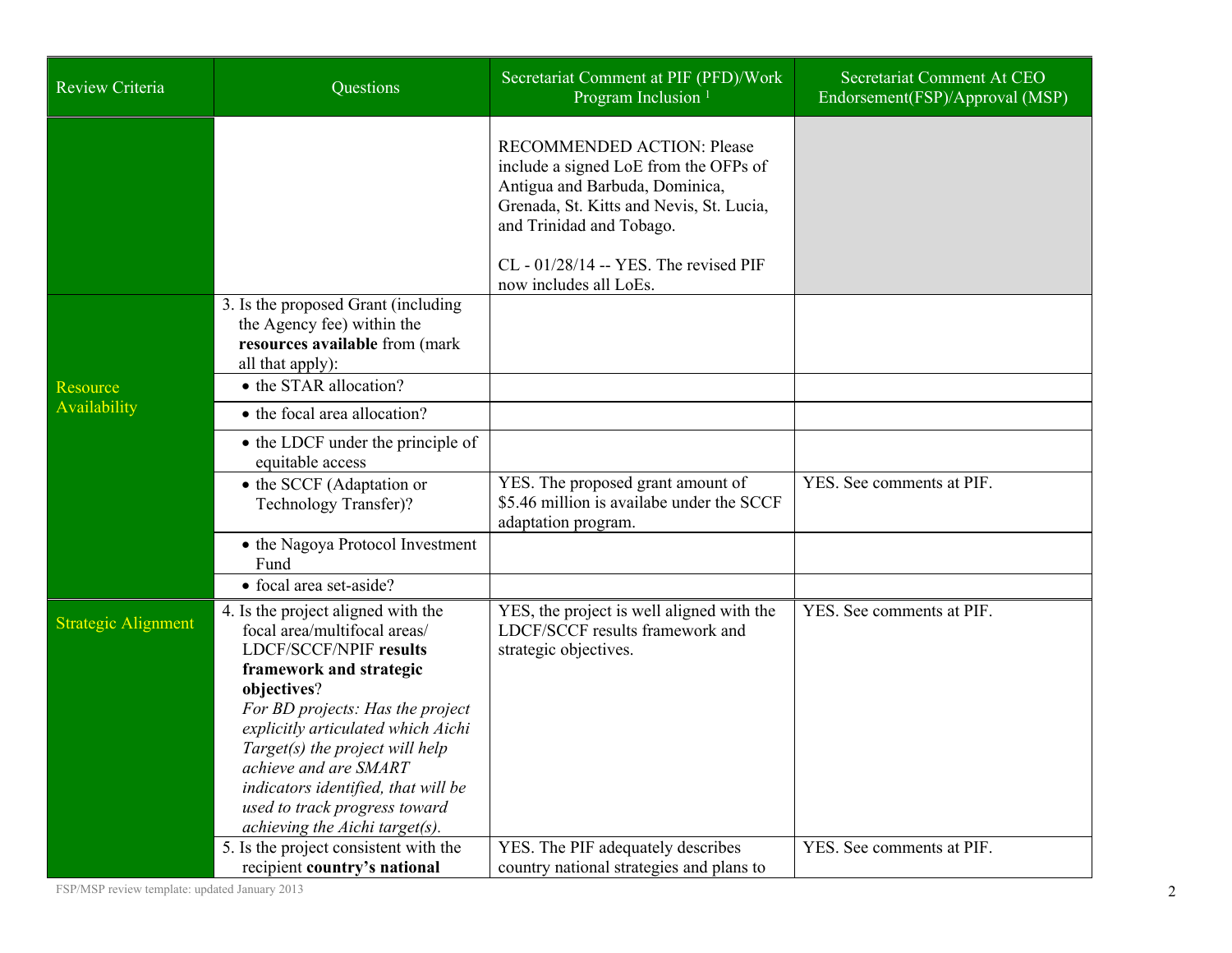| Review Criteria       | Questions                                                                                                                                                                                          | Secretariat Comment at PIF (PFD)/Work<br>Program Inclusion <sup>1</sup>                                                                                                                                                                                                                                                                                                                                                                                                                                                                                                                                                                                                                                                                                                                                                                                                                                                                                                                                                                                                                                                                                        | Secretariat Comment At CEO<br>Endorsement(FSP)/Approval (MSP)                                                                                                                                                                                                                                                                                                                                                                                                                                                                                                                                                                                                                                                                                                                                                                                                                                                                                                                                                                                                                                      |
|-----------------------|----------------------------------------------------------------------------------------------------------------------------------------------------------------------------------------------------|----------------------------------------------------------------------------------------------------------------------------------------------------------------------------------------------------------------------------------------------------------------------------------------------------------------------------------------------------------------------------------------------------------------------------------------------------------------------------------------------------------------------------------------------------------------------------------------------------------------------------------------------------------------------------------------------------------------------------------------------------------------------------------------------------------------------------------------------------------------------------------------------------------------------------------------------------------------------------------------------------------------------------------------------------------------------------------------------------------------------------------------------------------------|----------------------------------------------------------------------------------------------------------------------------------------------------------------------------------------------------------------------------------------------------------------------------------------------------------------------------------------------------------------------------------------------------------------------------------------------------------------------------------------------------------------------------------------------------------------------------------------------------------------------------------------------------------------------------------------------------------------------------------------------------------------------------------------------------------------------------------------------------------------------------------------------------------------------------------------------------------------------------------------------------------------------------------------------------------------------------------------------------|
|                       | strategies and plans or reports<br>and assessments under relevant<br>conventions, including NPFE,<br>NAPA, NCSA, NBSAP or NAP?                                                                     | which the projects are aligned. In<br>particular, the document refers to the<br>importance of marine ecosystems and the<br>fisheries sector in the various National<br>Communication documents in each<br>project country.                                                                                                                                                                                                                                                                                                                                                                                                                                                                                                                                                                                                                                                                                                                                                                                                                                                                                                                                     |                                                                                                                                                                                                                                                                                                                                                                                                                                                                                                                                                                                                                                                                                                                                                                                                                                                                                                                                                                                                                                                                                                    |
| <b>Project Design</b> | 6. Is (are) the <b>baseline</b> $project(s)$ ,<br>including problem(s) that the<br>baseline project(s) seek/s to<br>address, sufficiently described and<br>based on sound data and<br>assumptions? | NOT CLEAR. While the project<br>adequately describes the baseline<br>scenario and the specific vulnerabilities<br>of the Eastern Caribbean region,<br>information on the specific baseline<br>interventions (to which the project will<br>build) remains unclear. Specifically:<br>On pg. 11, the PIF describes that<br>1)<br>"FAO is supporting project development<br>activities" in line with the Strategy and<br>Action Plan for DRM and CCA in<br>fisheries and aquaculture, but does not<br>provide examples of the strategies laid<br>out in the Plan, and the specific<br>interventions being implemented by FAO<br>in project countries.<br>The PIF mentions that "the<br>2)<br>Regular Programmes of the Fisheries<br>Divisions provide the baseline for the 5<br>project components" (pg. 14), but does<br>not adequately describe (for each<br>component) the ongoing baseline<br>activities being implemented by the<br>Fisheries administrations in project<br>countries.<br>Additional information on the<br>3)<br>following baseline projects (as mentioned<br>on pages 11 and 12) should be provided:<br>the CERMES developed methodology for | NOT CLEAR.<br>As noted in the ProDoc, baseline<br>initiatives are being led by the<br>CARIBSAVE partnership, FAO's<br>Western Central Atlantic Fishery<br>Commission (WECAFC), Caribbean<br>Regional Fisheries Mechanism (CRFM),<br>the University of West Indies (UWI),<br>the Caribbean Network of Fisher folk<br>Organizations (CNFO), and the Nature<br>Conservancy (TNC). However, clarity<br>on the following is requested:<br>1) Given some differences in baseline<br>projects across the seven countries, it is<br>difficult to discern the key activities<br>taking place in each country. Therefore,<br>in addition to the information provided<br>in Table 5 of the ProDoc, kindly provide<br>a brief description of the various project<br>initiatives and priorities being addressed<br>in each country.<br>2) From Table 5, it is not clear how the<br>baseline projects align with the three<br>project components, as well as the<br>approximate amount (\$USD) for these<br>initiatives.<br>3) Also, some partners (such as UNEP,<br><b>IUCN, Caribbean Public Health Agency</b> |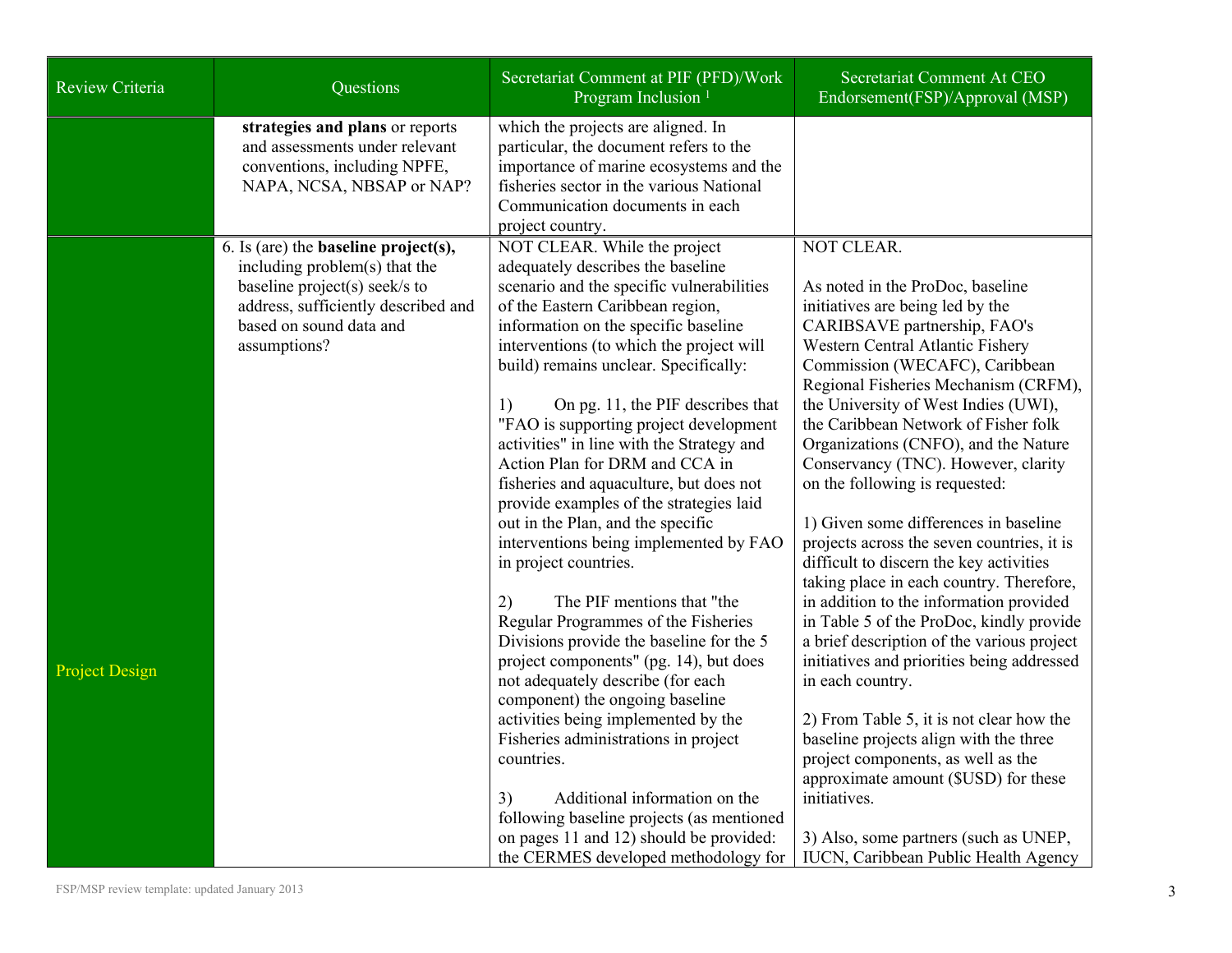| Review Criteria | Questions | Secretariat Comment at PIF (PFD)/Work<br>Program Inclusion <sup>1</sup>                                                                                                                                                                                                                                                                                                                                                                                                                                                                                                                                                                                                                                                                                                                                                                                                                                                                                                                                                                                                                                                                                                                                                                                                                                                                                              | Secretariat Comment At CEO<br>Endorsement(FSP)/Approval (MSP)                                                                                                                                                                                                                                                                                                                                                                                                                                                                                                                                                                                                                                                                                                               |
|-----------------|-----------|----------------------------------------------------------------------------------------------------------------------------------------------------------------------------------------------------------------------------------------------------------------------------------------------------------------------------------------------------------------------------------------------------------------------------------------------------------------------------------------------------------------------------------------------------------------------------------------------------------------------------------------------------------------------------------------------------------------------------------------------------------------------------------------------------------------------------------------------------------------------------------------------------------------------------------------------------------------------------------------------------------------------------------------------------------------------------------------------------------------------------------------------------------------------------------------------------------------------------------------------------------------------------------------------------------------------------------------------------------------------|-----------------------------------------------------------------------------------------------------------------------------------------------------------------------------------------------------------------------------------------------------------------------------------------------------------------------------------------------------------------------------------------------------------------------------------------------------------------------------------------------------------------------------------------------------------------------------------------------------------------------------------------------------------------------------------------------------------------------------------------------------------------------------|
|                 |           | Marine Spatial Planning (MSP)<br>(Component 1), the Marine Resource and<br>Space-Use Information System<br>(MARSIS) (Component 1), the<br>Programmes for "Safety at Sea"<br>(Component 2), the Caribbean Network<br>of Fisherfolk Organizations (CNFO)<br>(Component 3), and the Fisheries for<br>Fishers' Initiative (GCFI) (Component 3),<br>the Aquaculture Network for the<br>Americas (Component 5).<br>4)<br>For all projects described, the<br>associated financing, respective time-<br>frames, and coverage across project<br>countries, should be provided.<br>5)<br>The PIF could briefly describe<br>the baseline scenario related mobile<br>phone use and ICTs, as they relate to<br>Component 3.<br>RECOMMENDED ACTION: Please<br>clarify/provide information on: (i) how<br>the baseline investments described relate<br>to the indicative co-financing figures<br>provided in Table B, (ii) FAO projects<br>being implemented in line with the<br>Strategy and Plan, (ii) activities under the<br>Fisheries Administrations, (iii) activities<br>under interventions mentioned on pages<br>11 and 12, (iv) associated financing,<br>time-frames and coverage, for all projects<br>described, and (v) the baseline scenario<br>related to mobile phone use and ICTs.<br>$CL - 01/28/14$ : YES. The existing<br>baseline projects under each component | etc.) are not listed as co-financiers<br>(Table C) but are included in Table 5 -<br>kindly clarify if these agencies would be<br>contributing any co-financing to the<br>project.<br>Recommended action: 1) clarify<br>baseline activities in each of the 7<br>countries, 2) which project components<br>align with baselines, and 3) clarify if<br>other external partners are contributing<br>to project as co-financiers.<br>FI, $10/15/15$ :<br>Yes. Agency has clarified that Table 5<br>represents relevant initiatives that are<br>not considered as co-financing for the<br>project. As requested, it has provided<br>details by country and identified<br>external partners as well as the project<br>components that such initiatives relate to<br>or align with. |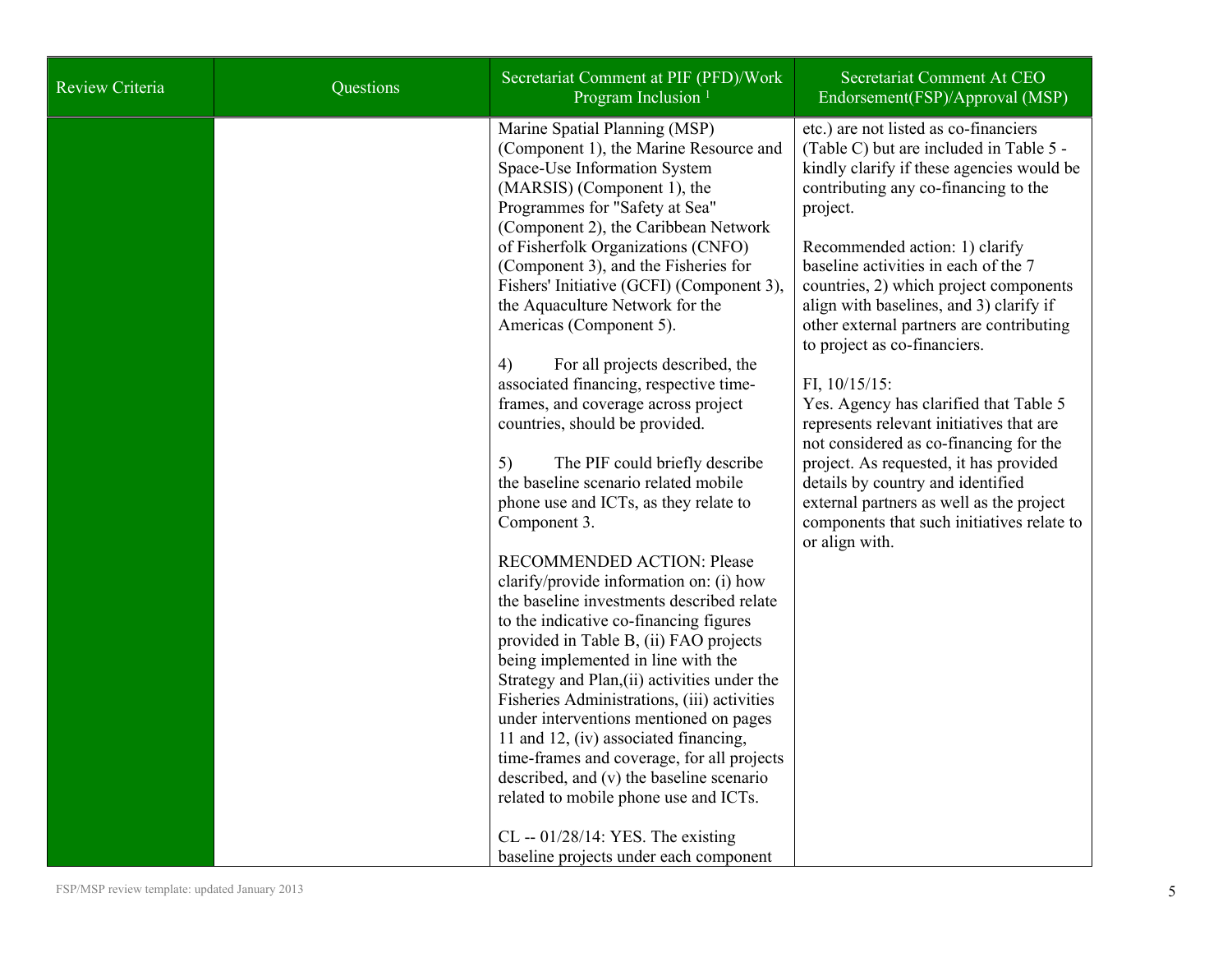| Review Criteria | Questions                                                                                                                        | Secretariat Comment at PIF (PFD)/Work<br>Program Inclusion <sup>1</sup>                                                                                                                                                                                                                                                                                                                                                                                                                                                                                                                                                                                                                                                                                                                                                                                                                                                  | Secretariat Comment At CEO<br>Endorsement(FSP)/Approval (MSP)                                                                                                                                                                                                                                                                                                                                                                                                                                                                                                                                                                                                                                                                                                                                                                                                                                                                                                                                                                                                                 |
|-----------------|----------------------------------------------------------------------------------------------------------------------------------|--------------------------------------------------------------------------------------------------------------------------------------------------------------------------------------------------------------------------------------------------------------------------------------------------------------------------------------------------------------------------------------------------------------------------------------------------------------------------------------------------------------------------------------------------------------------------------------------------------------------------------------------------------------------------------------------------------------------------------------------------------------------------------------------------------------------------------------------------------------------------------------------------------------------------|-------------------------------------------------------------------------------------------------------------------------------------------------------------------------------------------------------------------------------------------------------------------------------------------------------------------------------------------------------------------------------------------------------------------------------------------------------------------------------------------------------------------------------------------------------------------------------------------------------------------------------------------------------------------------------------------------------------------------------------------------------------------------------------------------------------------------------------------------------------------------------------------------------------------------------------------------------------------------------------------------------------------------------------------------------------------------------|
|                 |                                                                                                                                  | have been adequately described,<br>including a full list of baseline project<br>descriptions in Annex II of the revised<br>PIF.                                                                                                                                                                                                                                                                                                                                                                                                                                                                                                                                                                                                                                                                                                                                                                                          |                                                                                                                                                                                                                                                                                                                                                                                                                                                                                                                                                                                                                                                                                                                                                                                                                                                                                                                                                                                                                                                                               |
|                 | 7. Are the components, outcomes<br>and outputs in the project<br>framework (Table B) clear,<br>sound and appropriately detailed? | NOT CLEAR. Please address comments<br>in section 6 above.<br>In addition, some outputs described in<br>Table B are not mentioned in component<br>descriptions. For example, the PIF cites<br>that support will be provided towards<br>"Early warning needs assessment and<br>basic training provided in line with IMO<br>convention for safety at sea" (Output 2.1)<br>and "exchange programmes on adaptive<br>technologies" (Output 3.2.), but no such<br>activities are mentioned in the component<br>descriptions on pgs. 11 and 12.<br>RECOMMENDED ACTION: Upon<br>addressing the recommendations under<br>section 6, please ensure that output<br>descriptions in Table B are consistent<br>with component descriptions.<br>$CL - 01/28/14$ : YES. The project<br>addresses initial comments in section 6.<br>In addition, outputs in project framework<br>(Table B) are consistent with component<br>descriptions. | NOT CLEAR. Kindly address<br>comments in 6, and adjust co-financing<br>numbers if needed.<br>Also:<br>1) Under Outcome 1.1. (Indicator 5),<br>please clarify (if possible) which of the<br>5 countries will be selected for<br>vulnerability assessments (and describe<br>reasons for this selection in the outcome<br>description)? Also, will the same<br>countries be selected under Outcome<br>3.1. (Indicators 10 and 12)?<br>2) Under Outcome 3.1. please clarify if<br>mainstreaming activities will also<br>include budgeting and allocation of<br>resources for adaptation activities? This<br>is not clear from Outputs 3.1.1. and<br>3.1.2.<br>Recommended action: Kindly 1) address<br>comments in 6, 2) clarify which of the 5<br>countries will be selected for<br>vulnerability assessments, and 3) please<br>clarify if mainstreaming activities also<br>include budgeting and allocation of<br>resources?<br>FI, $10/15/15$ :<br>Further information is requested. Please:<br>1) Change "Type of Trust Fund" on p.1<br>of the Request from GEF Trust Fund to |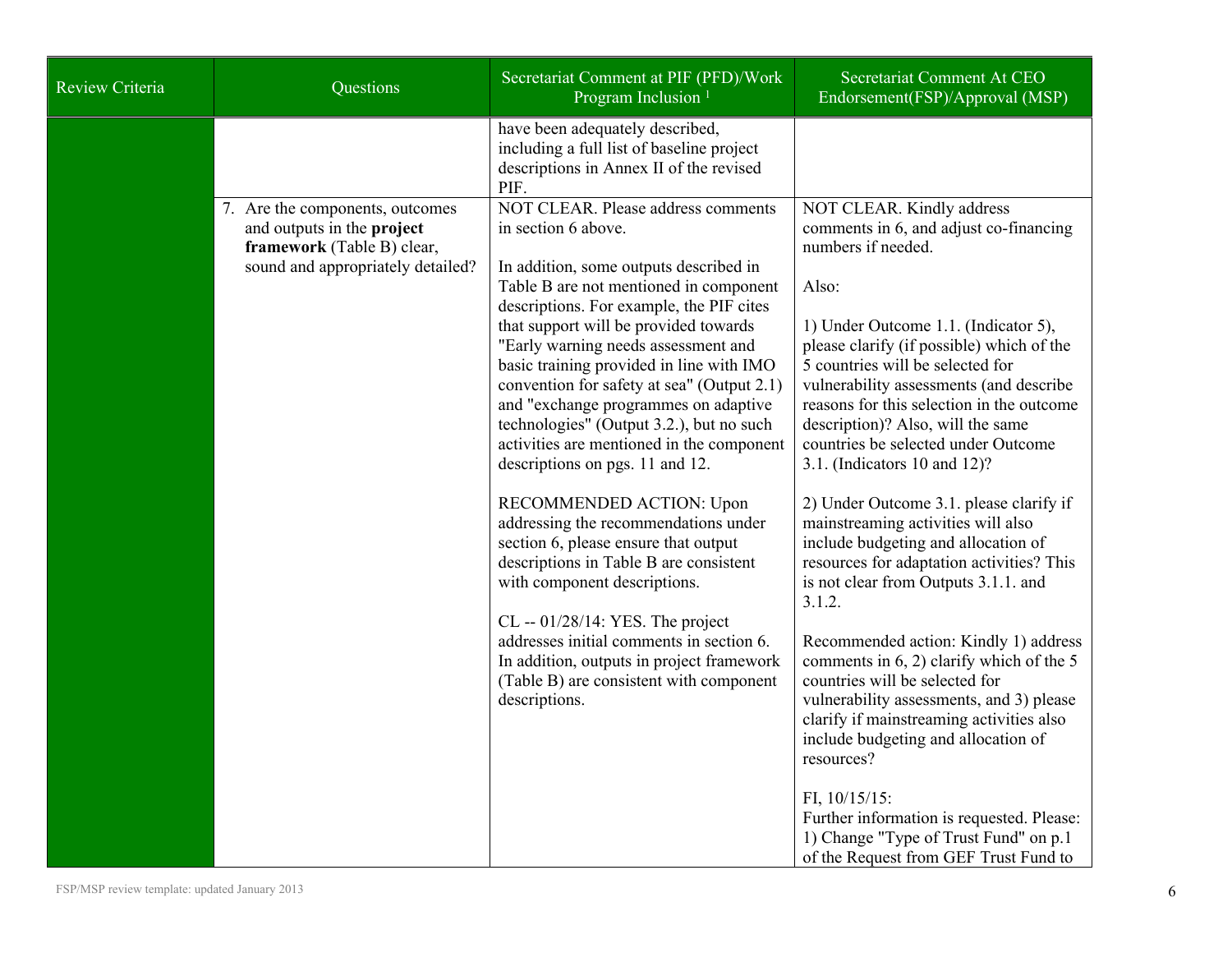| <b>Review Criteria</b> | Questions                                                                                                                                                          | Secretariat Comment at PIF (PFD)/Work<br>Program Inclusion <sup>1</sup>                                                                                                                                                                                                                                                                                                                                                                                                                                                                    | Secretariat Comment At CEO<br>Endorsement(FSP)/Approval (MSP)                                                                                                                                                                                                                                                                                                                                                                                                                                                                           |
|------------------------|--------------------------------------------------------------------------------------------------------------------------------------------------------------------|--------------------------------------------------------------------------------------------------------------------------------------------------------------------------------------------------------------------------------------------------------------------------------------------------------------------------------------------------------------------------------------------------------------------------------------------------------------------------------------------------------------------------------------------|-----------------------------------------------------------------------------------------------------------------------------------------------------------------------------------------------------------------------------------------------------------------------------------------------------------------------------------------------------------------------------------------------------------------------------------------------------------------------------------------------------------------------------------------|
|                        |                                                                                                                                                                    |                                                                                                                                                                                                                                                                                                                                                                                                                                                                                                                                            | "SCCF".<br>2) Please identify INV components in<br>Table B (currently, all are TA).<br>Agency has provided adequate<br>responses to comments from earlier<br>review, i.e.: (1) countries have been<br>clarified for the assessments (Grenada,<br>St. Kitts and Nevis, Saint Lucia, St.<br>Vincent and the Grenadines and<br>Trinidad and Tobago); (2) the SCCF<br>resources will provide additional<br>financing to enable mainstreaming of<br>adaptation activities in budgeted<br>fisheries plans in each country.<br>FI, $12/8/15$ : |
|                        |                                                                                                                                                                    |                                                                                                                                                                                                                                                                                                                                                                                                                                                                                                                                            | Agency has been asked to identify INV<br>components of the project.<br>FI, 01/07/2016:                                                                                                                                                                                                                                                                                                                                                                                                                                                  |
|                        | 8. (a) Are global environmental/<br>adaptation benefits identified? (b)<br>Is the description of the<br>incremental/additional reasoning<br>sound and appropriate? | NOT CLEAR. Please address comments<br>in section 6 and 7 above. In the absence<br>of a clear description of the baseline<br>initiatives, the additional cost reasoning<br>cannot be assessed.<br>In addition, the additional cost reasoning<br>for each component (including how<br>activities will build on the existing<br>baseline projects) should be adequately<br>described.<br>RECOMMENDED ACTION: Upon<br>addressing the recommendations under<br>sections 6 and 7, please ensure that the<br>document includes information on the | Cleared.<br>NOT CLEAR. Please address comments<br>in 6, before additional cost reasoning is<br>assessed.<br>Recommended action: Please address<br>comments in 6.<br>FI, $10/15/15$ :<br>Further information is requested. The<br>additional cost reasoning has been<br>provided in general terms. However,<br>Agency is requested to provide details<br>on concrete, on-the-ground adaptation<br>investments that will be made, e.g.:<br>What are the various specific adaptation<br>technologies that will be provided? How            |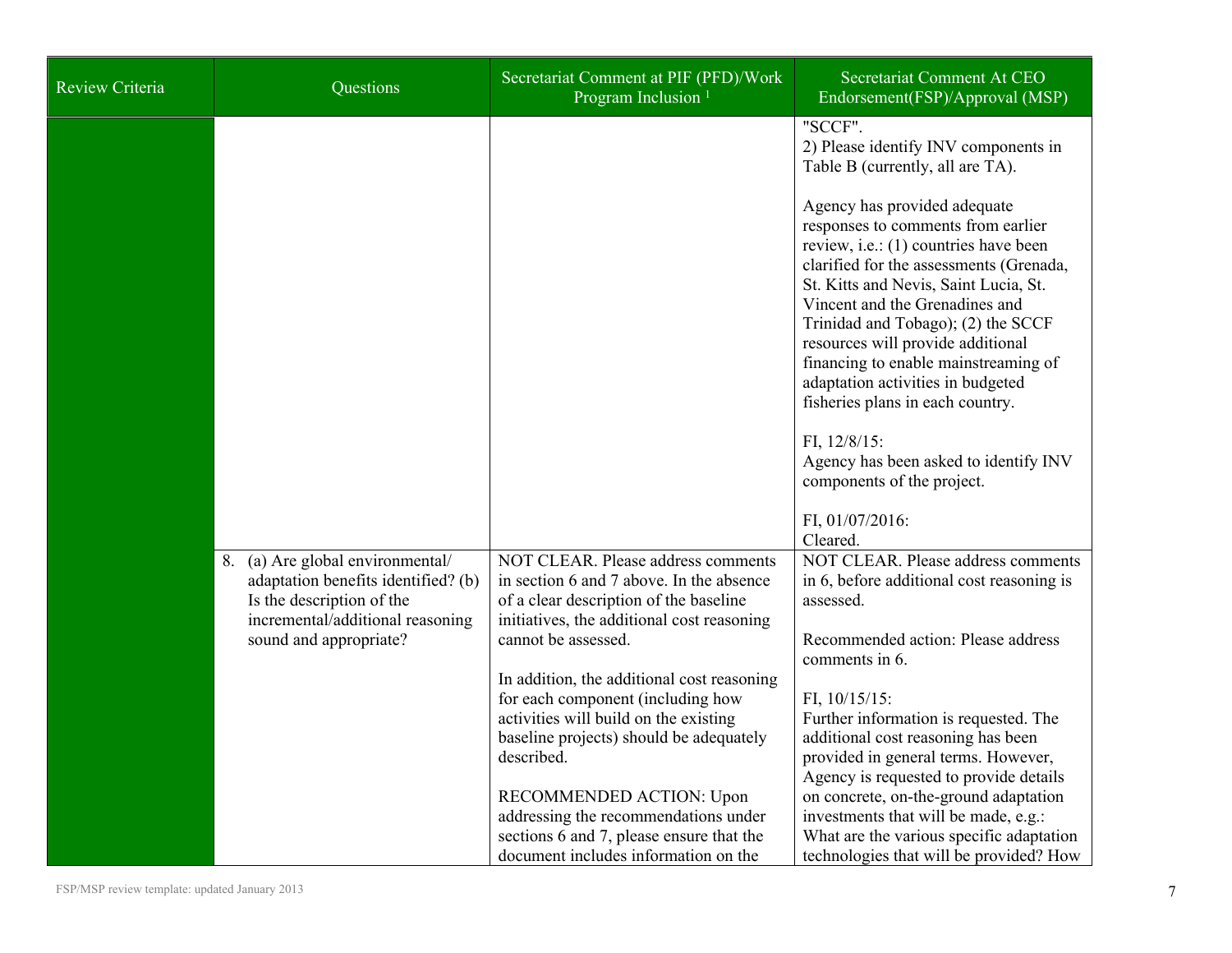| <b>Review Criteria</b> | Questions                                                                                                                                                                                                                                                       | Secretariat Comment at PIF (PFD)/Work<br>Program Inclusion <sup>1</sup>                                                                                                                                                                                                                                                                                                                                                                                                                                             | Secretariat Comment At CEO<br>Endorsement(FSP)/Approval (MSP)                                                                                                                                                                                                                                                                                                                                                                                                                                   |
|------------------------|-----------------------------------------------------------------------------------------------------------------------------------------------------------------------------------------------------------------------------------------------------------------|---------------------------------------------------------------------------------------------------------------------------------------------------------------------------------------------------------------------------------------------------------------------------------------------------------------------------------------------------------------------------------------------------------------------------------------------------------------------------------------------------------------------|-------------------------------------------------------------------------------------------------------------------------------------------------------------------------------------------------------------------------------------------------------------------------------------------------------------------------------------------------------------------------------------------------------------------------------------------------------------------------------------------------|
|                        |                                                                                                                                                                                                                                                                 | additional cost for each component.<br>CL -- 01/28/14: YES. The revised PIF<br>address all initial comments, and outlines,<br>for each component, the adaptation<br>alternatives to be implemented by the<br>SCCF project.                                                                                                                                                                                                                                                                                          | will rehabilitation of existing<br>aquaculture centers, and creation of new<br>ones, be done in a way that promotes<br>adaptation to climate change (thereby<br>qualifying for SCCF support)?<br>FI, 12/8/2015:<br>Yes, Agency has satisfactorily addressed<br>the comments of 10/15. Additional<br>information has been provided in the<br>CEO Endorsement Request and the<br>ProDoc.                                                                                                          |
|                        | 9. Is there a clear description of:<br>a) the socio-economic benefits,<br>including gender dimensions, to<br>be delivered by the project, and<br>b) how will the delivery of such<br>benefits support the achievement<br>of incremental/additional<br>benefits? |                                                                                                                                                                                                                                                                                                                                                                                                                                                                                                                     | YES. The project aims to better the<br>livelihoods of local communities in the<br>eastern Caribbean (especially women)<br>who are highly dependent on fisheries<br>for food security. The project cites that<br>"at least 20 percent of beneficiaries in<br>component 1, 2, and 3 will be women" --<br>they will be engaged in various aspects<br>of project design and implementation.<br>The project framework is also<br>disaggregated by gender, for monitoring<br>gender specific impacts. |
|                        | 10. Is the role of public participation,<br>including CSOs, and indigenous<br>peoples where relevant, identified<br>and explicit means for their<br>engagement explained?                                                                                       | NOT CLEAR. While the PIF identifies<br>key stakeholder on pg. 17 (e.g. regional<br>and local NGOs, CBOs and fisherfolk<br>associations), the document does not<br>adequately describe their level of<br>engagement during the lifecycle of the<br>project.<br>CL -- 01/28/14: YES. All relevant<br>stakeholders have been identified in the<br>revised PIF, specifically, the PPG phase<br>will also allow for improved analysis and<br>strengthening of stakeholder involvement<br>accross the project life cycle. | YES. The project is engaging with a<br>wide-range of stakeholders, including,<br>government agencies, research<br>institutes, private sector groups, CSOs<br>and international agencies. This<br>information is detailed in Table 7 of the<br>ProDoc.                                                                                                                                                                                                                                           |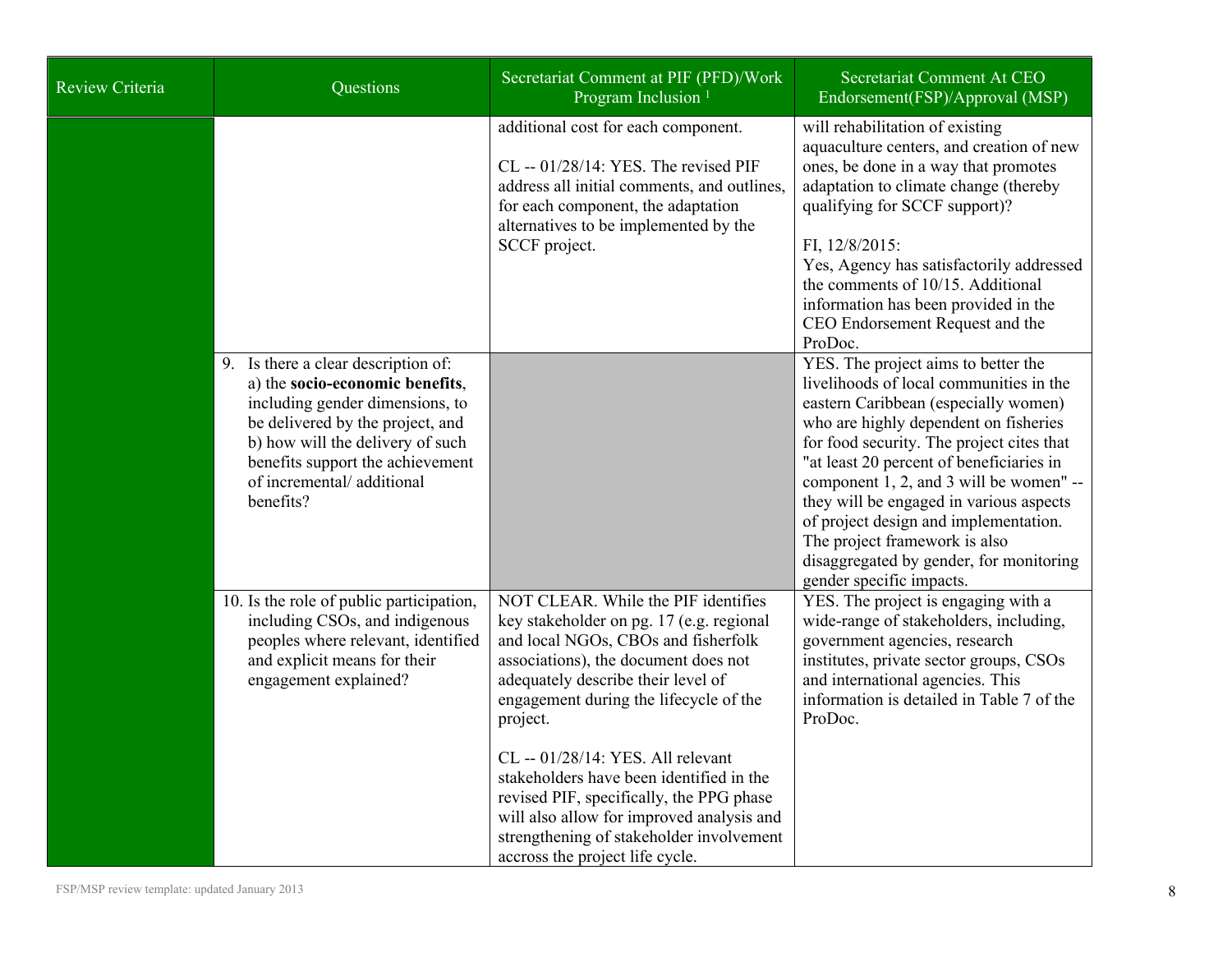| Review Criteria | Questions                                                                                                                                                                                                                                                                                                                                                                                                                      | Secretariat Comment at PIF (PFD)/Work<br>Program Inclusion <sup>1</sup>                                                                                                                                                                                                                                                                                                                                                                                                                                                                                                                                                                                                   | Secretariat Comment At CEO<br>Endorsement(FSP)/Approval (MSP)                                                                                                                                                                                                                                                                                                                                                                                                                           |
|-----------------|--------------------------------------------------------------------------------------------------------------------------------------------------------------------------------------------------------------------------------------------------------------------------------------------------------------------------------------------------------------------------------------------------------------------------------|---------------------------------------------------------------------------------------------------------------------------------------------------------------------------------------------------------------------------------------------------------------------------------------------------------------------------------------------------------------------------------------------------------------------------------------------------------------------------------------------------------------------------------------------------------------------------------------------------------------------------------------------------------------------------|-----------------------------------------------------------------------------------------------------------------------------------------------------------------------------------------------------------------------------------------------------------------------------------------------------------------------------------------------------------------------------------------------------------------------------------------------------------------------------------------|
|                 | 11. Does the project take into account<br>potential major risks, including<br>the consequences of climate<br>change, and describes sufficient<br>risk mitigation measures? (e.g.,<br>measures to enhance climate<br>resilience)                                                                                                                                                                                                | YES. The project adequately identifies<br>and ranks risks, and includes sound<br>mitigation measures to be incorporated<br>into the project concept.                                                                                                                                                                                                                                                                                                                                                                                                                                                                                                                      | YES. Risks and their associated<br>mitigation measures are included in<br>Table 8 and Appendix 4 (ProDoc).                                                                                                                                                                                                                                                                                                                                                                              |
|                 | 12. Is the project consistent and<br>properly coordinated with other<br>related initiatives in the country<br>or in the region?                                                                                                                                                                                                                                                                                                | YES. The project is consistent with<br>several projects across the region,<br>including GEF-funded projects such as<br>the Caribbean Large marine Ecosystem<br>(CLME) Project and the Sustainable<br>Management of bycatch in LAC trawl<br>fisheries (REBYC-II LAC). The<br>document also describes (on pg. 14 and<br>18) other relevant ongoing regional<br>projects to which the project is aligned.                                                                                                                                                                                                                                                                    | YES. See comments at PIF.<br>Also, a comprehensive list of initiatives<br>of both direct and indirect relevance to<br>the project are listed on pg. 29 and 30 of<br>the ProDoc.                                                                                                                                                                                                                                                                                                         |
|                 | 13. Comment on the project's<br>innovative aspects,<br>sustainability, and potential for<br>scaling up.<br>Assess whether the project is<br>innovative and if so, how,<br>and if not, why not.<br>Assess the project's strategy<br>$\bullet$<br>for sustainability, and the<br>likelihood of achieving this<br>based on GEF and Agency<br>experience.<br>Assess the potential for<br>scaling up the project's<br>intervention. | NOT CLEAR. The innovative aspects of<br>the project cannot be fully assessed at this<br>time. Please refer to sections 6, 7 and 8<br>above.<br>RECOMMENDED ACTION: Please<br>refer to sections 6, 7 and 8.<br>$CL - 01/28/14$ : YES. The project's<br>innovation, sustainability and potential<br>for scaling-up are adequately described<br>on pgs. 24-25 of the revised PIF.<br>Specifically:<br><b>INNOVATION:</b> The project is<br>innovative in its integration of<br><b>Information Communication</b><br>Technologies (ICTs) to fisheries<br>management, allowing farmers to have<br>access to real-time data and information<br>from reliable weather forecasting | <b>NOT CLEAR.</b><br>The innovative aspects of the project<br>cannot be fully assessed at this time.<br>Please refer to sections 6, 7 and 8 above.<br>Recommended action: Please refer to<br>sections 6, 7 and 8.<br>FI, $10/15/15$ :<br>Yes, provision of real-time<br>meteorological and early warning data<br>to fisherfolk, and mainstreaming climate<br>change adaptation in fisheries-sector<br>policies and planning, and innovative in<br>the context of the Eastern Caribbean. |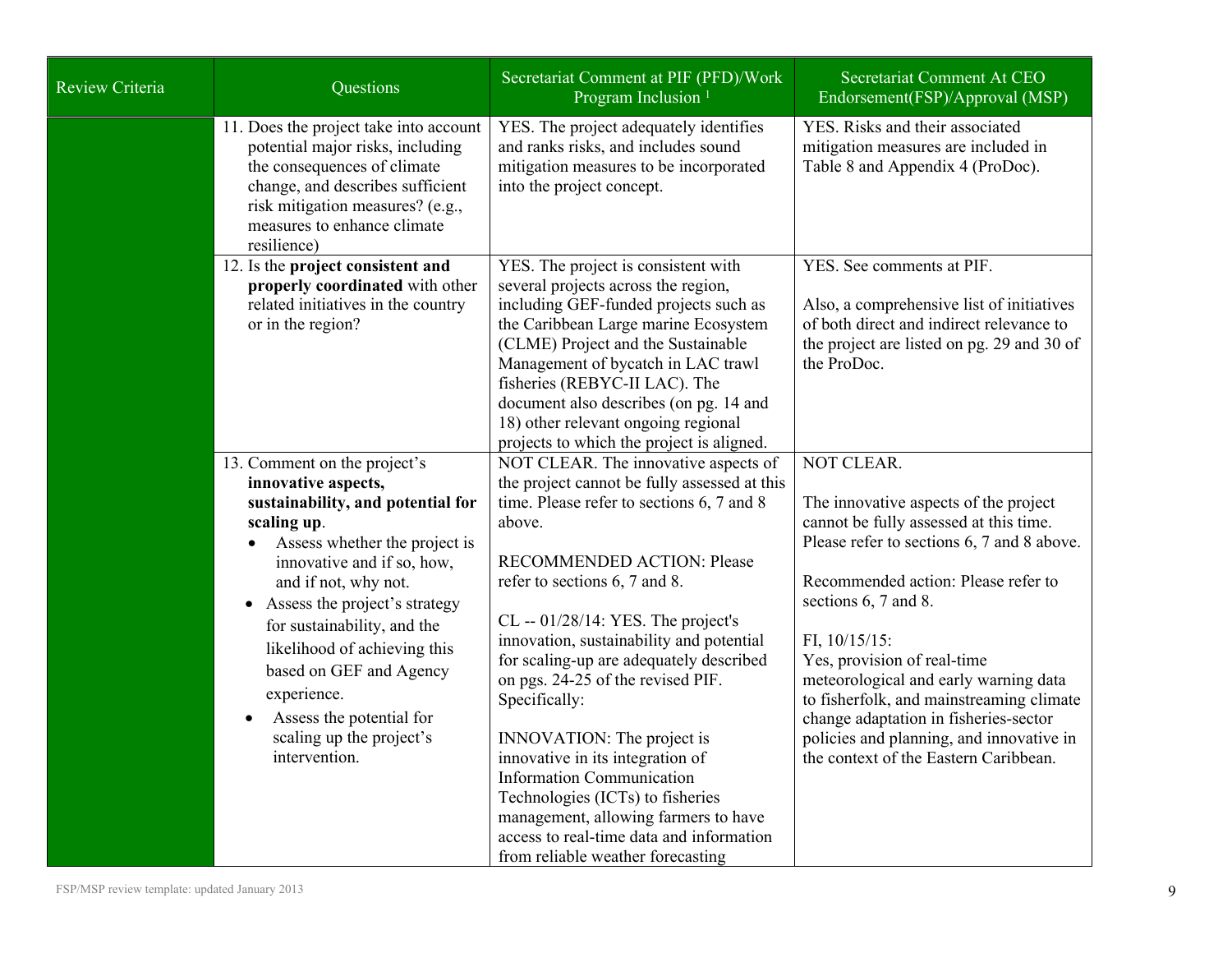| Review Criteria | Questions                                                                                                                            | Secretariat Comment at PIF (PFD)/Work<br>Program Inclusion <sup>1</sup>                                                                                                                                                                                                                                                                                                                                                                                                                                                                                                                                                                   | Secretariat Comment At CEO<br>Endorsement(FSP)/Approval (MSP)                                                       |
|-----------------|--------------------------------------------------------------------------------------------------------------------------------------|-------------------------------------------------------------------------------------------------------------------------------------------------------------------------------------------------------------------------------------------------------------------------------------------------------------------------------------------------------------------------------------------------------------------------------------------------------------------------------------------------------------------------------------------------------------------------------------------------------------------------------------------|---------------------------------------------------------------------------------------------------------------------|
|                 |                                                                                                                                      | agencies and institutions. The project is<br>also innovative in its application of the<br>Ecosystem Approach to Fisheries (EAF)<br>to promote the integration of climate<br>change adaptation measures and<br>strategies into fisheries planning.                                                                                                                                                                                                                                                                                                                                                                                         |                                                                                                                     |
|                 |                                                                                                                                      | SUSTAINABILITY: Currently, the<br>project cites that "none of the<br>participating countries currently has<br>climate change adaptation strategies and<br>measures mainstreamed in their national<br>fisheries policies, fisheries strategies and<br>fisheries management plans". Therefore,<br>the introduction of this regional project<br>will increase capacity of governments at<br>both regional and national levels to<br>embed climate change adaptation<br>measures into fisheries management,<br>ensure the sustainable development of the<br>sector, and continue to promote project<br>activities beyond project termination. |                                                                                                                     |
|                 |                                                                                                                                      | SCALE-UP: The project is aligned with<br>several ongoing baselines projects<br>(Annex II) and other initiatives (including<br>relevant GEF projects), allowing for best<br>practices, knowledge and lessons to be<br>shared between farming communities and<br>governments. Through these partnerships,<br>the project aims to ensure the replication<br>and scaling-up of outputs through the<br>effective harmonization of methods and<br>approaches.                                                                                                                                                                                   |                                                                                                                     |
|                 | 14. Is the project structure/design<br>sufficiently close to what was<br>presented at PIF, with clear<br>justifications for changes? |                                                                                                                                                                                                                                                                                                                                                                                                                                                                                                                                                                                                                                           | YES. Changes to the project framework<br>are adequately described in section A.5.<br>of the CEO Endorsement Request |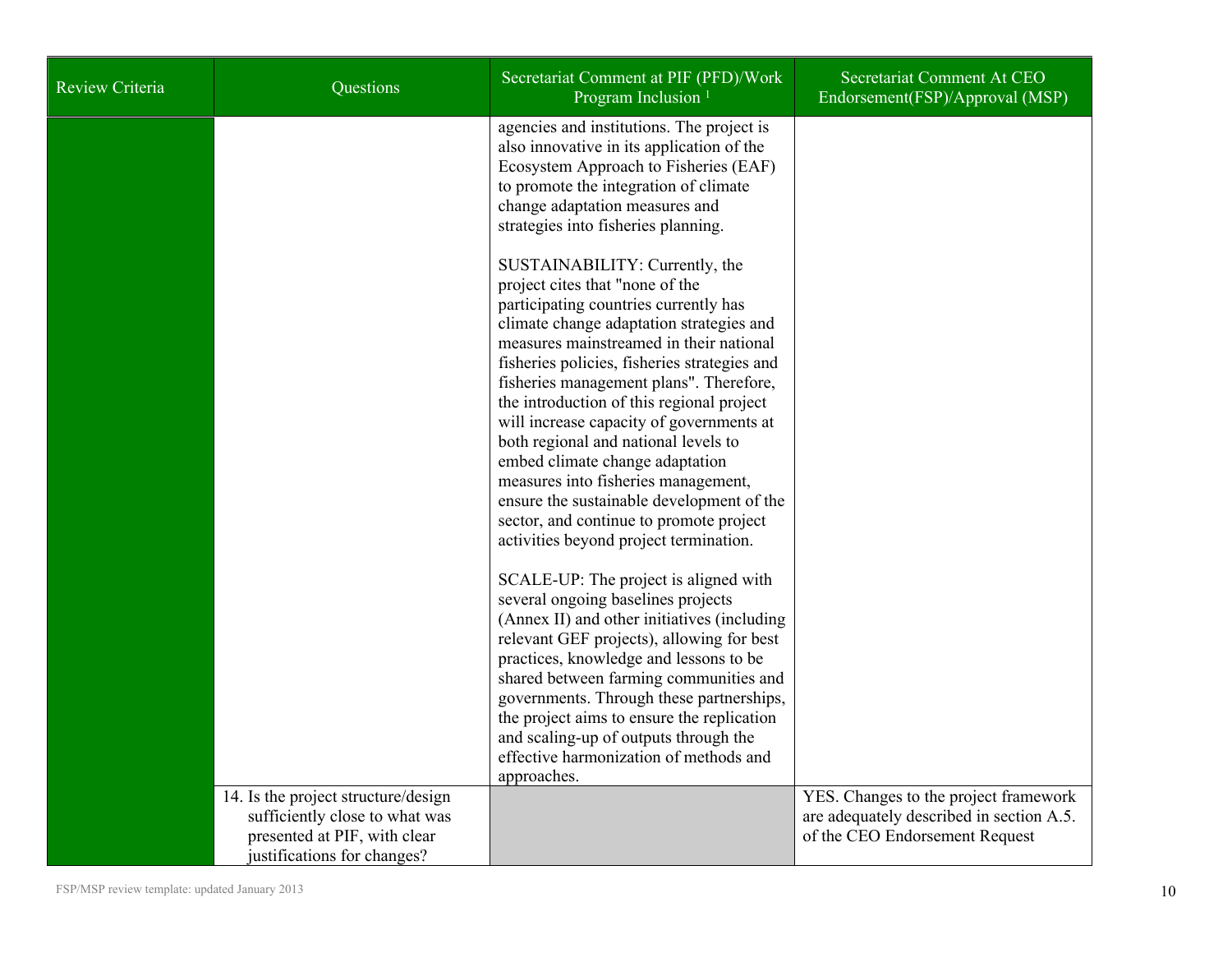| Review Criteria          | Questions                                                                                                                                                                                                                                                     | Secretariat Comment at PIF (PFD)/Work<br>Program Inclusion <sup>1</sup>                                                                                                                                                                                                                                              | Secretariat Comment At CEO<br>Endorsement(FSP)/Approval (MSP)                                                                                                                                                                                                                                                                                                                                                                                                                                                                                          |
|--------------------------|---------------------------------------------------------------------------------------------------------------------------------------------------------------------------------------------------------------------------------------------------------------|----------------------------------------------------------------------------------------------------------------------------------------------------------------------------------------------------------------------------------------------------------------------------------------------------------------------|--------------------------------------------------------------------------------------------------------------------------------------------------------------------------------------------------------------------------------------------------------------------------------------------------------------------------------------------------------------------------------------------------------------------------------------------------------------------------------------------------------------------------------------------------------|
|                          | 15. Has the cost-effectiveness of the<br>project been sufficiently<br>demonstrated, including the cost-<br>effectiveness of the project<br>design as compared to alternative<br>approaches to achieve similar<br>benefits?                                    |                                                                                                                                                                                                                                                                                                                      | YES. Cost-effectiveness of the project is<br>adequately described in section B.3. of<br>the CEO Endorsement Request.<br>While they have high upfront costs, the<br>project describes the long-term cost-<br>effectiveness of using regional and<br>down-scaled climate models to assess<br>climate change impacts in the fisheries<br>sector. Also, data sharing through the<br>use of mobile applications can equip<br>farmers with the information to quickly<br>secure their assets during storms and<br>hurricanes, therefore mitigating potential |
|                          |                                                                                                                                                                                                                                                               |                                                                                                                                                                                                                                                                                                                      | human/economic losses.                                                                                                                                                                                                                                                                                                                                                                                                                                                                                                                                 |
| <b>Project Financing</b> | 16. Is the GEF funding and co-<br>financing as indicated in Table B<br>appropriate and adequate to<br>achieve the expected outcomes<br>and outputs?                                                                                                           | NOT CLEAR. Please refer to sections 6,<br>7 and 8.<br>RECOMMENDED ACTION: Upon<br>addressing recommendations under 6, 7,<br>and 8, please adjust indicative grant and<br>co-financing amounts per component.<br>CL $\hat{a}\in$ ° 01/28/14: YES. Co-financing<br>figures in Table B are appropriate and<br>adequate. | NOT CLEAR.<br>Please refer to sections 6, 7 and 8 above.<br>Recommended action: Upon addressing<br>recommendations under 6, 7, and 8,<br>please adjust indicative grant and co-<br>financing amounts as appropriate.<br>FI, $10/15/15$ :<br>Yes, Agency has responded to<br>comments for items 6, 7 and 8. No<br>changes in SCCF grant or co-financing<br>have been proposed.                                                                                                                                                                          |
|                          | 17. At PIF: Is the indicated amount<br>and composition of co-financing<br>as indicated in Table C adequate?<br>Is the amount that the Agency<br>bringing to the project in line<br>with its role?<br>At CEO endorsement: Has co-<br>financing been confirmed? | NOT CLEAR. Please refer to sections 6,<br>7, 8 and 16.<br>RECOMMENDED ACTION: Upon<br>addressing recommendations under 6, 7,<br>8 and 16, please adjust indicative grant<br>and co-financing amounts per<br>component.                                                                                               | NOT CLEAR.<br>Please refer to sections 6, 7 and 8 above.<br>Recommended action: Upon addressing<br>recommendations under 6, 7, and 8,<br>please adjust indicative grant and co-<br>financing amounts as appropriate.                                                                                                                                                                                                                                                                                                                                   |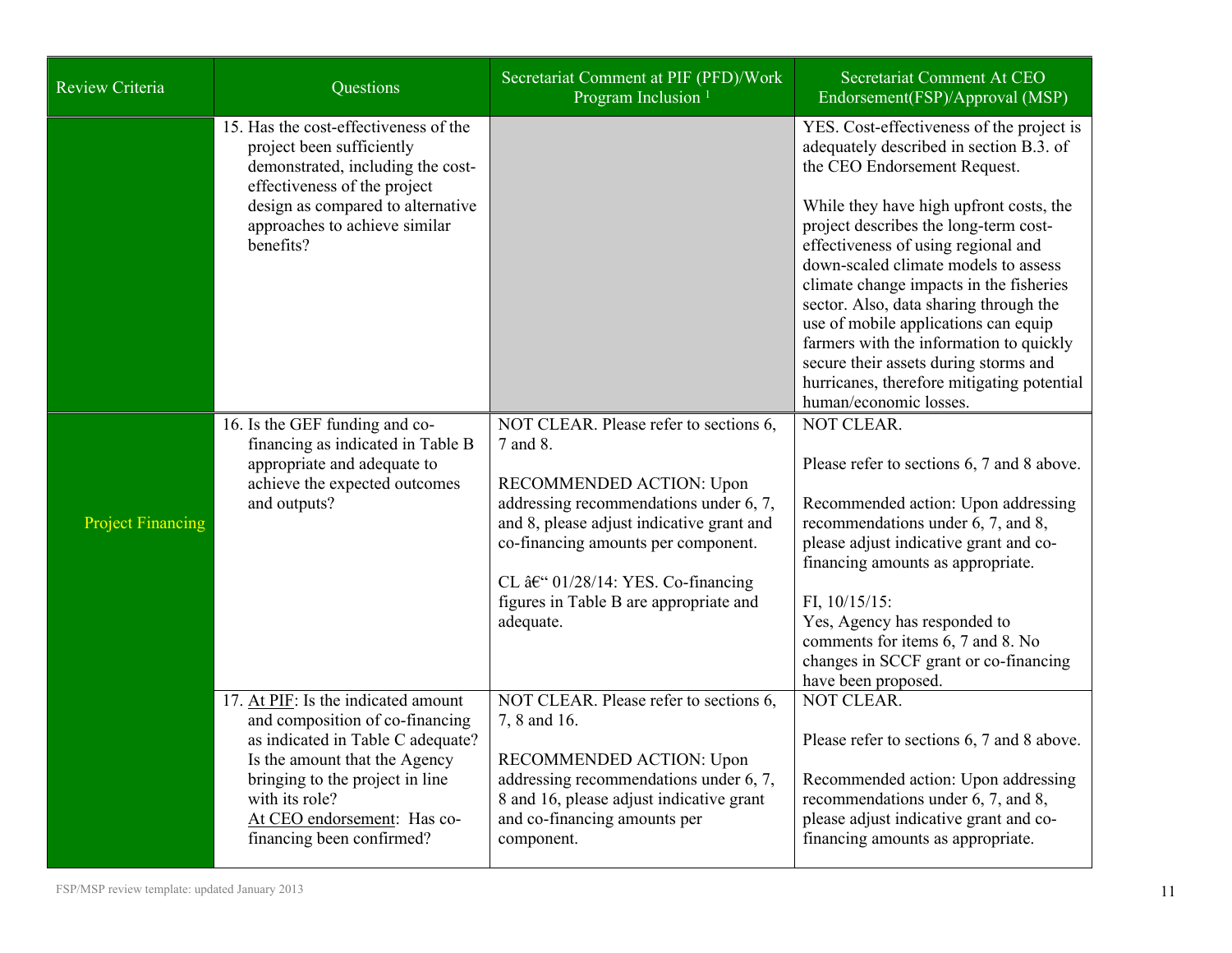| Review Criteria                             | Questions                                                                                                                                                                                                                                                                                                                         | Secretariat Comment at PIF (PFD)/Work<br>Program Inclusion <sup>1</sup> | Secretariat Comment At CEO<br>Endorsement(FSP)/Approval (MSP)                                                                                                                                                                                                                                                                                                                                                                                                                                                                                          |
|---------------------------------------------|-----------------------------------------------------------------------------------------------------------------------------------------------------------------------------------------------------------------------------------------------------------------------------------------------------------------------------------|-------------------------------------------------------------------------|--------------------------------------------------------------------------------------------------------------------------------------------------------------------------------------------------------------------------------------------------------------------------------------------------------------------------------------------------------------------------------------------------------------------------------------------------------------------------------------------------------------------------------------------------------|
|                                             |                                                                                                                                                                                                                                                                                                                                   | CL – 01/28/14: YES.                                                     | FI, $10/15/15$ :<br>Yes, letters confirming co-financing<br>have been provided.<br>(Please note that while overall co-<br>financing shown for SVG in Table C is<br>the same as in the co-financing letter,<br>the split across cash/in-kind amounts do<br>not match).                                                                                                                                                                                                                                                                                  |
|                                             | 18. Is the funding level for project<br>management cost appropriate?                                                                                                                                                                                                                                                              | YES.                                                                    | YES.                                                                                                                                                                                                                                                                                                                                                                                                                                                                                                                                                   |
|                                             | 19. At PIF, is PPG requested? If the<br>requested amount deviates from<br>the norm, has the Agency<br>provided adequate justification<br>that the level requested is in line<br>with project design needs?<br>At CEO endorsement/ approval,<br>if PPG is completed, did Agency<br>report on the activities using the<br>PPG fund? | YES. A PPG of \$150,000 is being<br>requested.                          | <b>NOT CLEAR.</b><br>It is not clear from current CEO<br>Endorsement Request, how PPG<br>resources were utilized. The document<br>information on changes to the results<br>framework and project implementation<br>arrangements (pg.2 and pg. 10-11), but<br>does not specifically describe use of<br>PPG resources, and activities carried out<br>during the project preparation.<br>Recommended action: Kindly include<br>section reporting on how PPG resources<br>were utilized.<br>FI, $10/15/15$ :<br>Yes, Agency has reported on use of<br>PPG. |
|                                             | 20. If there is a non-grant<br>instrument in the project, is<br>there a reasonable calendar of<br>reflows included?                                                                                                                                                                                                               | N/A                                                                     | N/A                                                                                                                                                                                                                                                                                                                                                                                                                                                                                                                                                    |
| <b>Project Monitoring</b><br>and Evaluation | 21. Have the appropriate Tracking<br>Tools been included with<br>information for all relevant<br>indicators, as applicable?                                                                                                                                                                                                       |                                                                         | NOT CLEAR.<br>Please include tracking tool with<br>submission. See updated tool here:<br>https://www.thegef.org/gef/tracking too                                                                                                                                                                                                                                                                                                                                                                                                                       |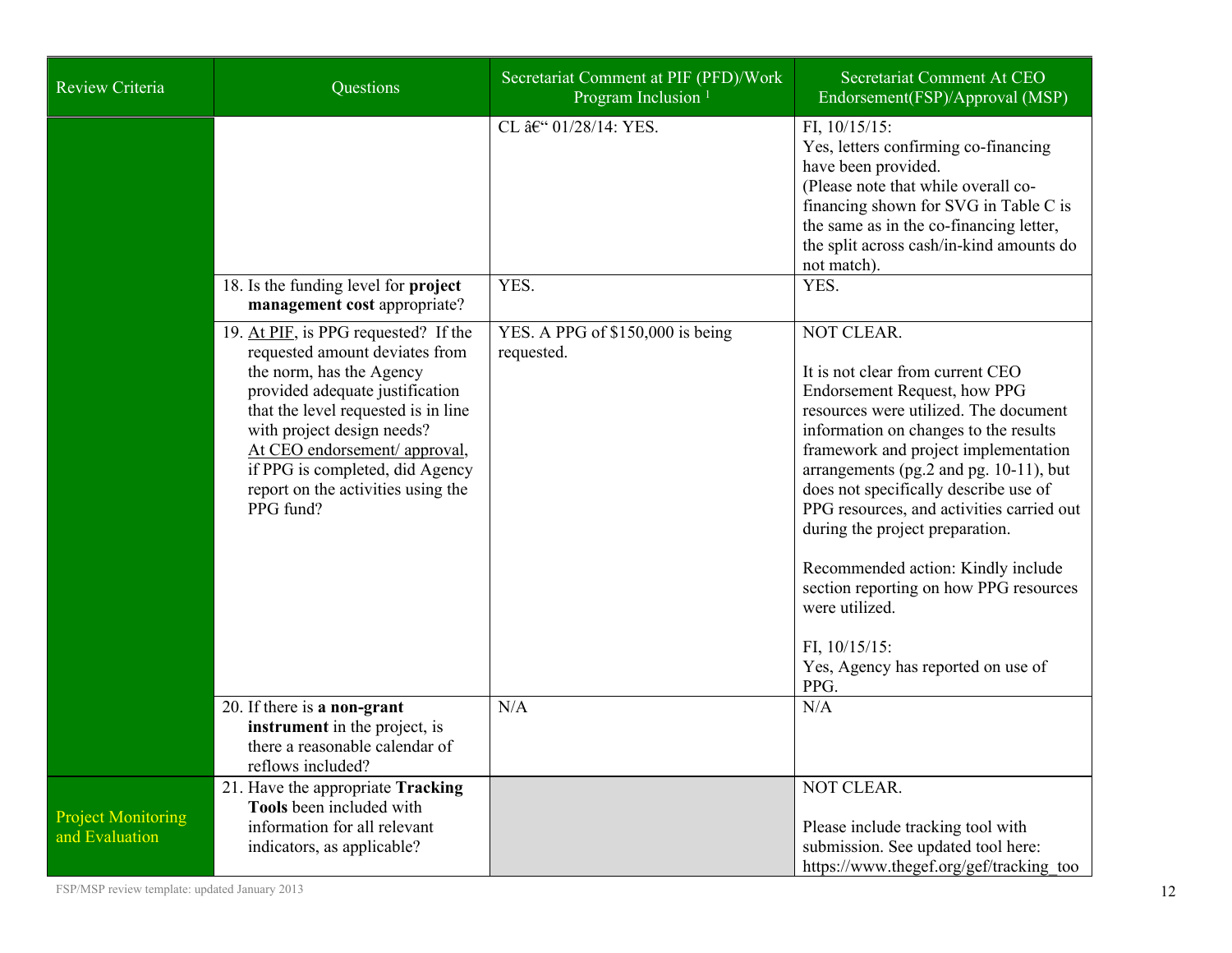| Review Criteria                                                 | Questions                                                                                                                  | Secretariat Comment at PIF (PFD)/Work<br>Program Inclusion <sup>1</sup>            | Secretariat Comment At CEO<br>Endorsement(FSP)/Approval (MSP)                                           |  |  |
|-----------------------------------------------------------------|----------------------------------------------------------------------------------------------------------------------------|------------------------------------------------------------------------------------|---------------------------------------------------------------------------------------------------------|--|--|
|                                                                 |                                                                                                                            |                                                                                    | 1_LDCF_SCCF<br>Recommended action: Please include<br>tracking tool with submission.<br>FI, $10/15/15$ : |  |  |
|                                                                 |                                                                                                                            |                                                                                    | Yes, the SCCF tracking tool has been<br>provided.                                                       |  |  |
|                                                                 | 22. Does the proposal include a<br>budgeted M&E Plan that<br>monitors and measures results<br>with indicators and targets? |                                                                                    | YES. This is included in the ProDoc.                                                                    |  |  |
| <b>Agency Responses</b>                                         | 23. Has the Agency adequately<br>responded to comments from:                                                               |                                                                                    |                                                                                                         |  |  |
|                                                                 | $\bullet$ STAP?                                                                                                            |                                                                                    | Yes.                                                                                                    |  |  |
|                                                                 | <b>Convention Secretariat?</b><br>$\bullet$                                                                                |                                                                                    |                                                                                                         |  |  |
|                                                                 | The Council?                                                                                                               |                                                                                    |                                                                                                         |  |  |
|                                                                 | • Other GEF Agencies?                                                                                                      |                                                                                    |                                                                                                         |  |  |
| <b>Secretariat Recommendation</b>                               |                                                                                                                            |                                                                                    |                                                                                                         |  |  |
| Recommendation at<br><b>PIF</b> Stage                           | 24. Is PIF clearance/approval<br>being recommended?                                                                        | NOT YET. Please refer to sections 6, 7,<br>8, 10, 13, 16, 17.                      |                                                                                                         |  |  |
|                                                                 |                                                                                                                            | CL $\hat{a}\in$ 01/28/14: YES. This project is<br>being recommended for clearance. |                                                                                                         |  |  |
|                                                                 | 25. Items to consider at CEO<br>endorsement/approval.                                                                      |                                                                                    |                                                                                                         |  |  |
| <b>Recommendation at</b><br><b>CEO</b> Endorsement/<br>Approval | 26. Is CEO endorsement/approval                                                                                            |                                                                                    | NOT YET.                                                                                                |  |  |
|                                                                 | being recommended?                                                                                                         |                                                                                    | Please refer to sections $6, 7, 8, 10, 13,$<br>16, 17, 19 and 21.                                       |  |  |
|                                                                 |                                                                                                                            |                                                                                    | FI, $10/15/15$ :<br>Not yet. Agency is requested to address<br>comments for items 7 and 8.              |  |  |
|                                                                 |                                                                                                                            |                                                                                    | FI, $12/21/15$ :<br>See comments at bottom of screen.                                                   |  |  |